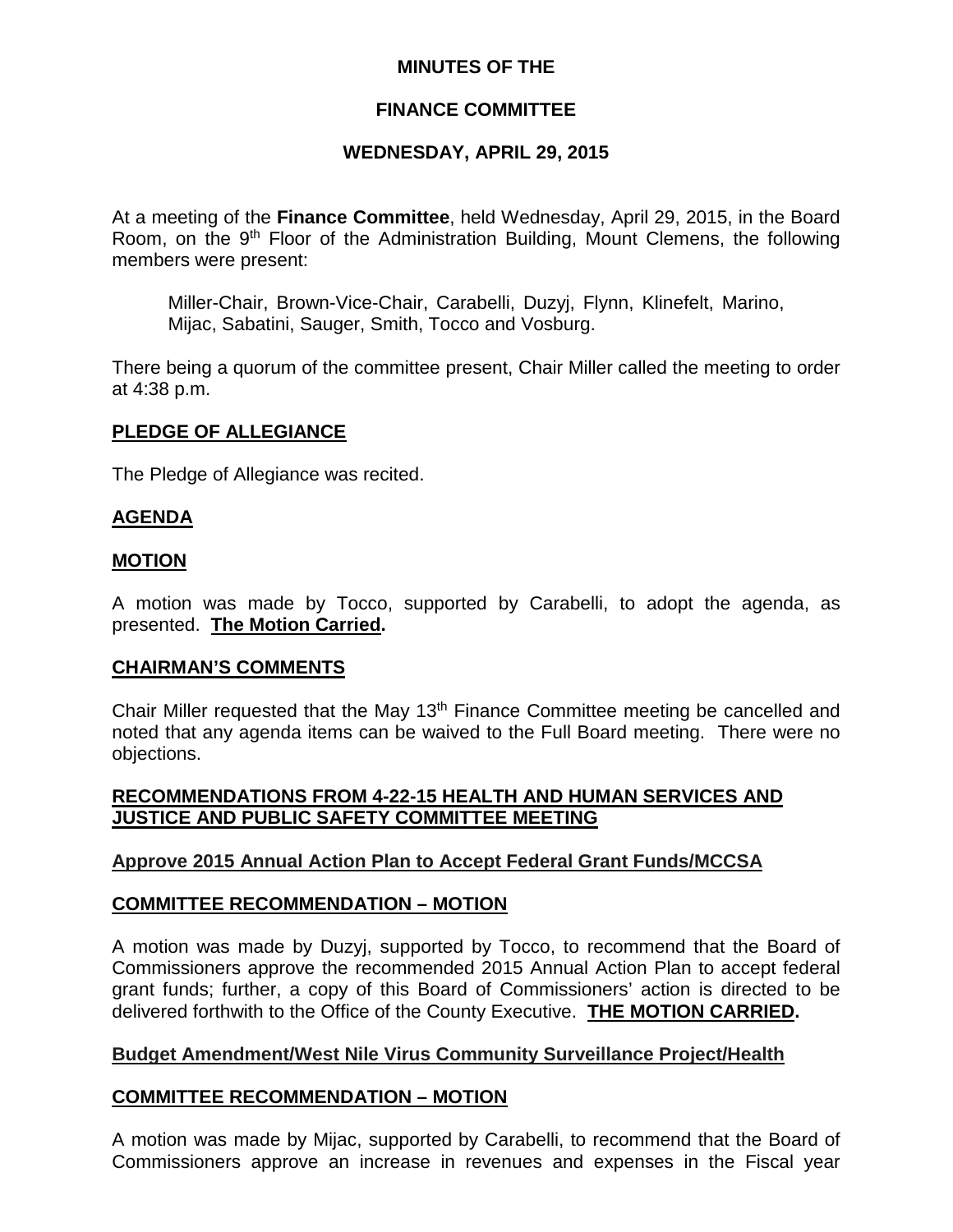2014/15 Health Grant Funds through acceptance of new funding in the amount of \$6,000 from the Michigan Department of Community Health for the West Nile Virus Community Surveillance Project; further, this budget action addresses budgetary issues only. It does not constitute the Commission's approval of any County contract. If a contract requires Commission approval under the County's Contracting Policy or the County's Procurement Ordinance, such approval must be sought separately; further, a copy of this Board of Commissioners' action is directed to be delivered forthwith to the Office of the County Executive. **THE MOTION CARRIED.**

# **Budget Amendment/AAA Traffic Safety Grant Award/Sheriff**

# **COMMITTEE RECOMMENDATION – MOTION**

A motion was made by Marino, supported by Vosburg, to recommend that the Board of Commissioners concur with the Sheriff's request to amend the Sheriff's General Fund Budget to receive \$10,200; the funds will increase revenue and expenses by the same amount; this money was received through a AAA grant to purchase traffic enforcement equipment; further, this budget action addresses budgetary issues only. It does not constitute the Commission's approval of any County contract. If a contract requires Commission approval under the County's Contracting Policy or the County's Procurement Ordinance, such approval must be sought separately; further, a copy of this Board of Commissioners' action is directed to be delivered forthwith to the Office of the County Executive. **THE MOTION CARRIED.**

## **Budget Amendment/New World Contract Funding/Sheriff**

# **COMMITTEE RECOMMENDATION – MOTION**

A motion was made by Marino, supported by Tocco, to recommend that the Board of Commissioners concur with the Sheriff's request to amend the Sheriff's 2015 General Fund Budget by increasing revenue by \$72,000, which is revenue coming in from Clinton Township for their share of the maintenance cost, and the corresponding maintenance expense by \$72,000 for the maintenance cost from the New World Contract; further, this budget action addresses budgetary issues only. It does not constitute the Commission's approval of any County contract. If a contract requires Commission approval under the County's Contracting Policy or the County's Procurement Ordinance, such approval must be sought separately; further, a copy of this Board of Commissioners' action is directed to be delivered forthwith to the Office of the County Executive. **THE MOTION CARRIED.**

## **Budget Amendment/2014 Port Security Grant/Sheriff**

## **COMMITTEE RECOMMENDATION – MOTION**

A motion was made by Marino, supported by Duzyj, to recommend that the Board of Commissioners approve an amendment to the General Fund Budget of the Sheriff's Department to reduce federal grant revenue by \$220,501, Use of Fund Balance by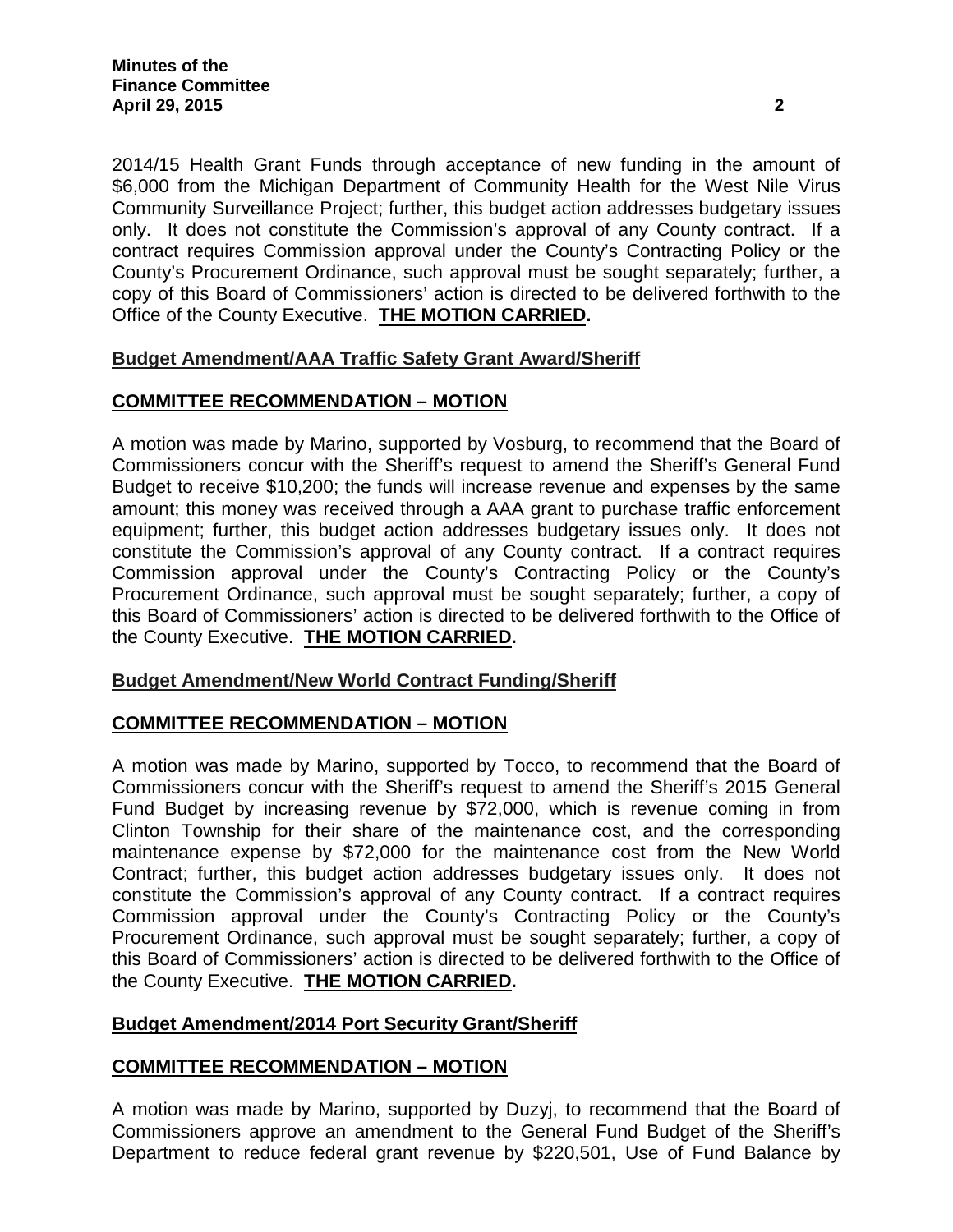\$73,500 and Capital Outlay expense in the amount of \$294,001 to account for a reduction in the approved amount of the 2014 Port Security Grant; further, this budget action addresses budgetary issues only. It does not constitute the Commission's approval of any County contract. If a contract requires Commission approval under the County's Contracting Policy or the County's Procurement Ordinance, such approval must be sought separately; further, a copy of this Board of Commissioners' action is directed to be delivered forthwith to the Office of the County Executive. **THE MOTION CARRIED.**

#### **Agreement with BJL Enterprises, LLC/Program Coordinator for Region 2 Homeland Security Planning Board/Emergency Management**

## **COMMITTEE RECOMMENDATION – MOTION**

A motion was made by Brown, supported by Mijac, to recommend that the Board of Commissioners approve the professional services agreement with BJL Enterprises, LLC for services provided as the Program Coordinator for the Region 2 Homeland Security Planning Board (UASI Board) in an amount not to exceed \$90,000 for the term of the agreement; further, a copy of this Board of Commissioners' action is directed to be delivered forthwith to the Office of the County Executive. **THE MOTION CARRIED.**

## **Agreement with System Planning Corporation, TriData Division/Fire Consolidation Feasibility Study/Emergency Management**

## **COMMITTEE RECOMMENDATION – MOTION**

A motion was made by Smith, supported by Tocco, to recommend that the Board of Commissioners approve the agreement with System Planning Corporation, TriData Division for the performance of the Macomb County Fire Consolidation Feasibility Study (RFP #01-15) in the amount of \$193,321; further, a copy of this Board of Commissioners' action is directed to be delivered forthwith to the Office of the County Executive. **THE MOTION CARRIED.**

# **Budget Amendment/Fire Consolidation Feasibility Study/Emergency Management**

## **COMMITTEE RECOMMENDATION – MOTION**

A motion was made by Vosburg, supported by Carabelli, to recommend that the Board of Commissioners approve a 2015 General Fund budget amendment in the amount of \$185,000 in the Emergency Management and Communications Department to provide funding for the Fire Consolidation Feasibility Study; the budget amendment will increase Charges for Services revenue by \$50,000 and Utilization of Prior Year Fund Balance by \$135,000 and increase Contract Services expenditures by \$200,000 and decrease Supplies and Services expenditures by \$15,000; further, this budget action addresses budgetary issues only. It does not constitute the Commission's approval of any County contract. If a contract requires Commission approval under the County's Contracting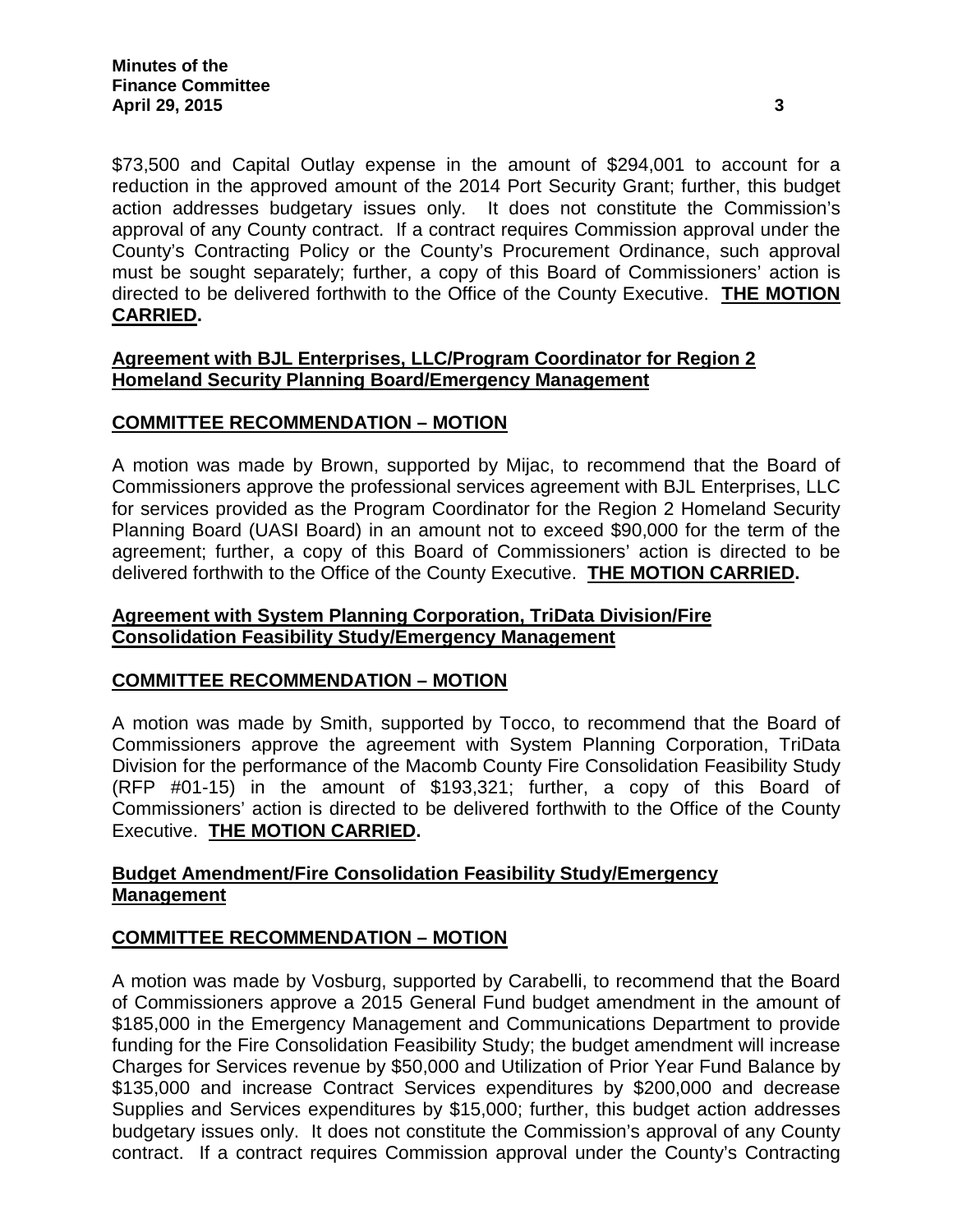Policy or the County's Procurement Ordinance, such approval must be sought separately; further, a copy of this Board of Commissioners' action is directed to be delivered forthwith to the Office of the County Executive. **THE MOTION CARRIED.**

## **Budget Amendment/Fund 350/Emergency Management**

# **COMMITTEE RECOMMENDATION – MOTION**

A motion was made by Marino, supported by Mijac, to recommend that the Board of Commissioners approve the FY 2015 budget amendment request from Emergency Management and Communications Department resulting in a net increase of \$4,958,467 in the calendar year Emergency Management Grant Fund (Fund 350); further, this budget action addresses budgetary issues only. It does not constitute the Commission's approval of any County contract. If a contract requires Commission approval under the County's Contracting Policy or the County's Procurement Ordinance, such approval must be sought separately; further, a copy of this Board of Commissioners' action is directed to be delivered forthwith to the Office of the County Executive. **THE MOTION CARRIED.**

#### **Budget Amendment/Adult Drug Court/Circuit Court**

## **COMMITTEE RECOMMENDATION – MOTION**

A motion was made by Brown, supported by Smith, to recommend that the Board of Commissioners approve an increase in the FY 2015 budgeted state revenues and expenditures of the Circuit Court Fiscal Budget in the amount of \$30,500 to account for the amount awarded by the Office of Highway Safety Planning, which was not included in the FY 2015 budget adopted by the Board of Commissioners in September, 2014; further, this budget action addresses budgetary issues only. It does not constitute the Commission's approval of any County contract. If a contract requires Commission approval under the County's Contracting Policy or the County's Procurement Ordinance, such approval must be sought separately; further, a copy of this Board of Commissioners' action is directed to be delivered forthwith to the Office of the County Executive. **THE MOTION CARRIED.**

#### **RECOMMENDATIONS FROM 4-28-15 INFRASTRUCTURE & ECONOMIC DEVELOPMENT COMMITTEE MEETING**

## **Intergovernmental Transfer of Function and Responsibility/Macomb/St. Clair Workforce Development Board**

## **COMMITTEE RECOMMENDATION – MOTION**

A motion was made by Mijac, supported by Duzyj, to recommend that the Board of Commissioners approve the Intergovernmental Transfer of Function and Responsibilities between the County of Macomb and the County of St. Clair for the administration of Michigan Works! Systems and Activities of the Macomb/St. Clair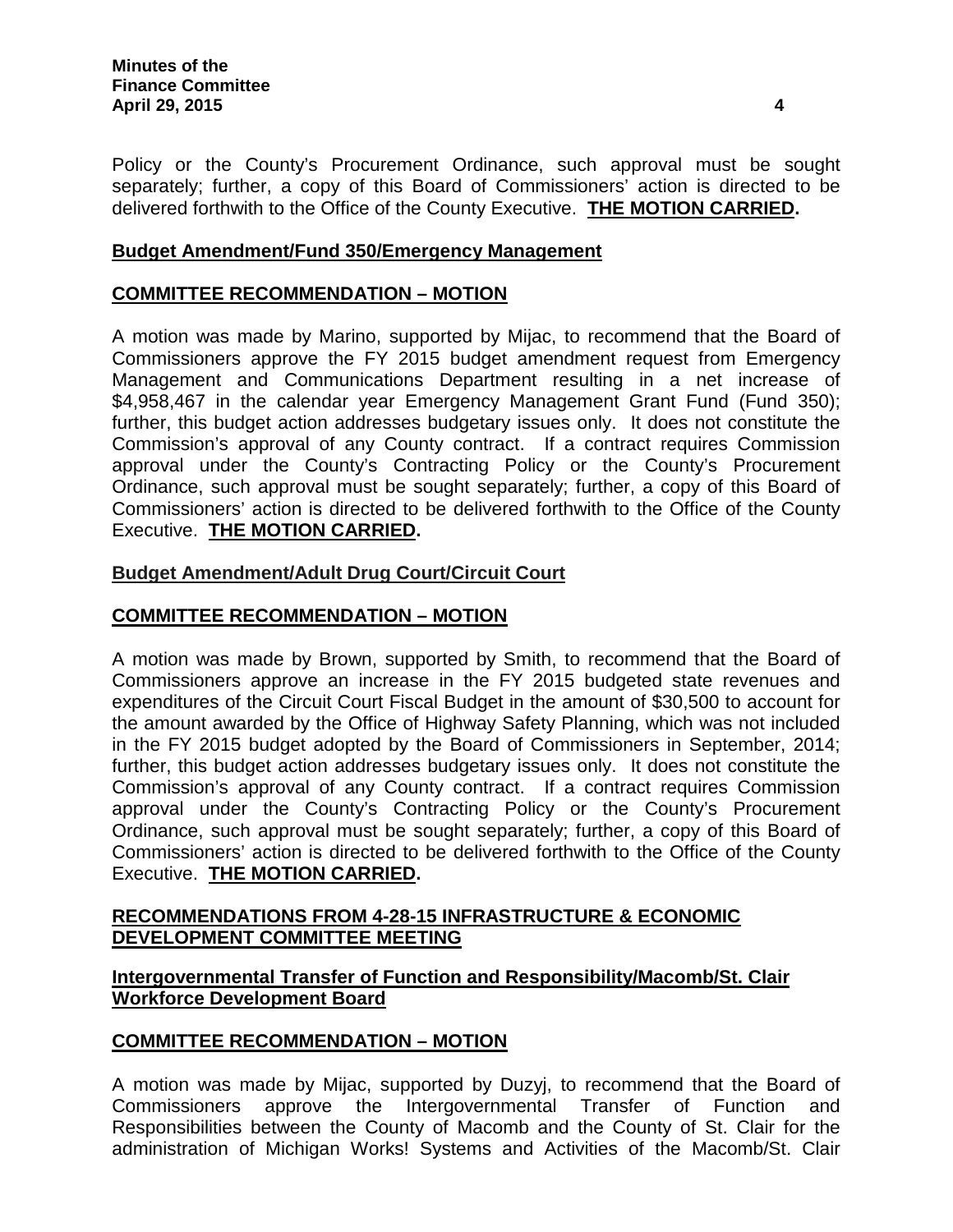Workforce Development Board for the Macomb/St. Clair Michigan Works! Area; further, a copy of this Board of Commissioners' action is directed to be delivered forthwith to the Office of the County Executive. **THE MOTION CARRIED.**

# **Cost Share Agreement with Washington Township/30 Mile Road Paving Project/Department of Roads**

# **COMMITTEE RECOMMENDATION – MOTION**

A motion was made by Brown, supported by Carabelli, to recommend that the Board of Commissioners approve the contract between the Department of Roads and Washington Township outlining the scope of work and cost sharing for the paving of 30 Mile Road from M-53 to east of Powell and Powell from 30 Mile north one-half mile; further, a copy of this Board of Commissioners' action is directed to be delivered forthwith to the Office of the County Executive. **THE MOTION CARRIED.**

## **Contract with Oakland County Road Commission/Traffic Signal Modernization/ Department of Roads**

## **COMMITTEE RECOMMENDATION – MOTION**

A motion was made by Sabatini, supported by Carabelli, to recommend that the Board of Commissioners approve the contract between the Department of Roads and Road Commission for Oakland County outlining the cost sharing for the traffic signal modernization at Dequindre and 25 Mile Road intersection; further, a copy of this Board of Commissioners' action is directed to be delivered forthwith to the Office of the County Executive. **THE MOTION CARRIED.**

## **Contract for Guardrail Safety Program/Department of Roads**

## **COMMITTEE RECOMMENDATION – MOTION**

A motion was made by Marino, supported by Carabelli, to recommend that the Board of Commissioners approve the contract outlining the scope of work and costs for the Guardrail Safety Project for 2015; further, a copy of this Board of Commissioners' action is directed to be delivered forthwith to the Office of the County Executive. **THE MOTION CARRIED.**

# **Contract with Bernco, Inc./Power House Building Expansion and Electrical Upgrades/Facilities and Operations**

## **COMMITTEE RECOMMENDATION – MOTION**

A motion was made by Sabatini, supported by Klinefelt, to recommend that the Board of Commissioners approve the contract between the County of Macomb and the low qualified bidder, Bernco, Inc., in the amount of \$3,393,000 for the Power House Building Expansion and Electrical Upgrades Project; funds for this project are contained in the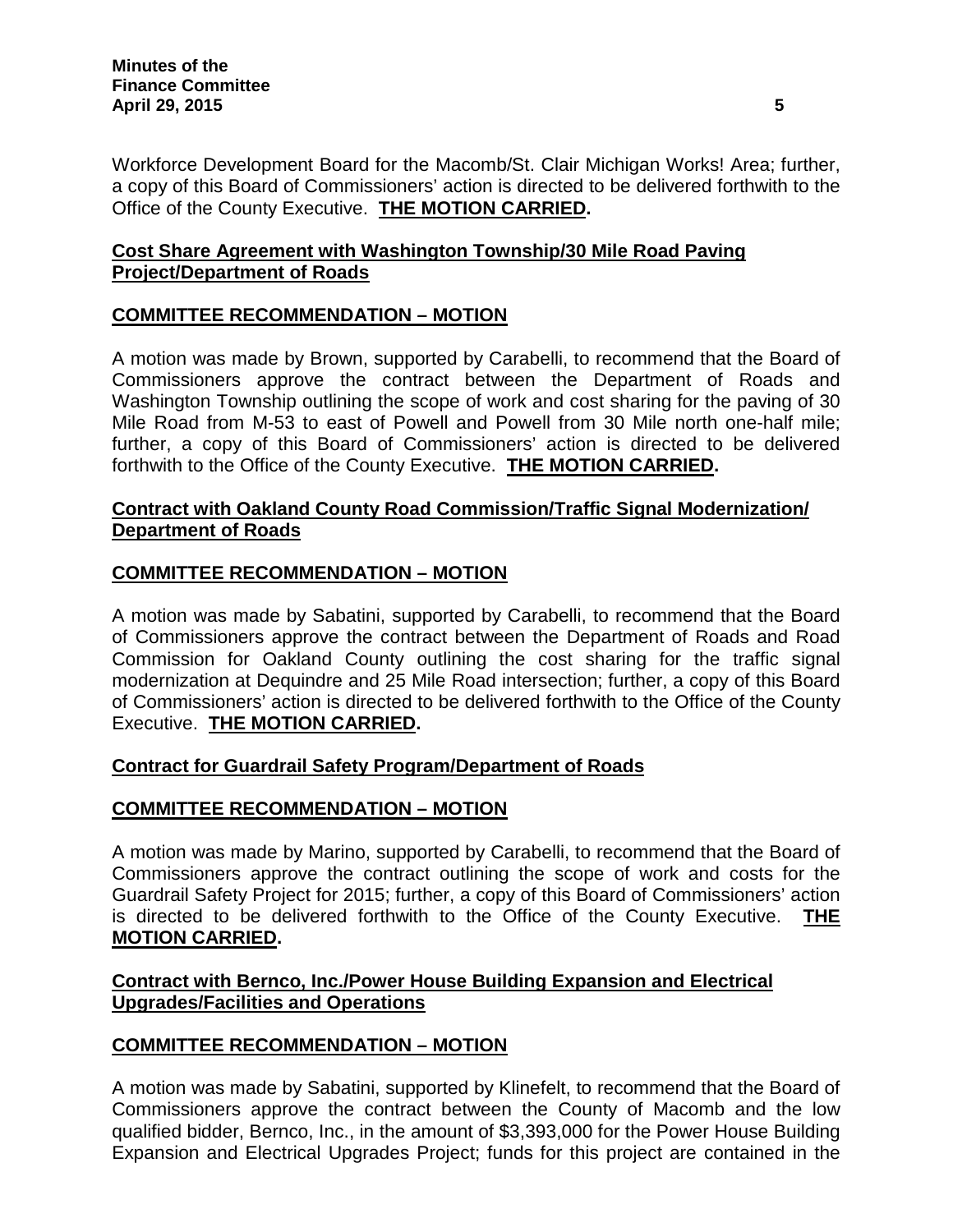Capital Plan; further, a copy of this Board of Commissioners' action is directed to be delivered forthwith to the Office of the County Executive. **THE MOTION CARRIED.**

# **Contract with DTE Energy/Upgrade of Their Facilities to Accommodate Power House Building Expansion and Electrical Upgrades Project/Facilities and Operations**

# **COMMITTEE RECOMMENDATION – MOTION**

A motion was made by Marino, supported by Duzyj, to recommend that the Board of Commissioners approve the Standard Contract Rider No. 2 between the County of Macomb and DTE Electric Company to upgrade their facilities in order to accommodate the Power House Building Expansion and Electrical Upgrades Project in an upfront lump sum payment of \$183,013 in addition to a monthly charge of \$2,324.22; further, a copy of this Board of Commissioners' action is directed to be delivered forthwith to the Office of the County Executive. **THE MOTION CARRIED.**

## **Department of Environmental Quality Clean Michigan Initiative Loan Application/ Planning & Economic Development**

# **COMMITTEE RECOMMENDATION – MOTION**

A motion was made by Mijac, supported by Vosburg, to recommend that the Board of Commissioners authorize the Macomb County Department of Planning and Economic Development to apply for, and if awarded, accept a Michigan Department of Environmental Quality, Clean Michigan Initiative loan of \$1 million, subject to all loan requirements; further, a copy of this Board of Commissioners' action is directed to be delivered forthwith to the Office of the County Executive.

Board Chair Flynn offered a friendly amendment to delete "and if awarded, accept". That was accepted by the maker and supporter.

The following commissioners spoke: Carabelli, Flynn and Vosburg.

Chair Miller called for a vote on the motion and **THE MOTION CARRIED.**

The motion now reads as follows:

# **COMMITTEE RECOMMENDATION – MOTION**

A motion was made by Mijac, supported by Vosburg, to recommend that the Board of Commissioners authorize the Macomb County Department of Planning and Economic Development to apply for a Michigan Department of Environmental Quality, Clean Michigan Initiative loan of \$1 million, subject to all loan requirements; further, a copy of this Board of Commissioners' action is directed to be delivered forthwith to the Office of the County Executive. **THE MOTION CARRIED.**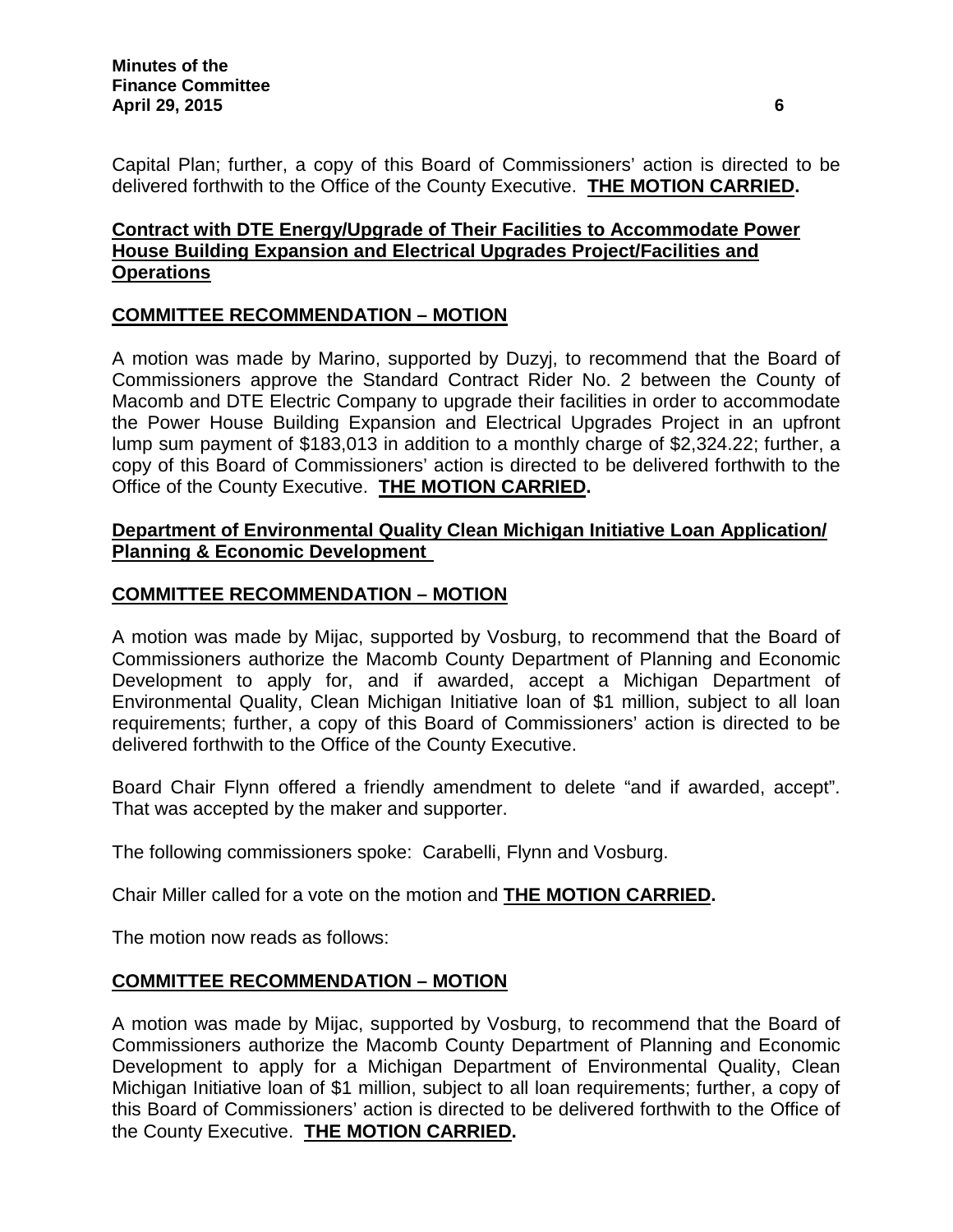## **Macomb County Participation Agreement – SEMCOG 2015 Orthoimagery Project/Planning & Economic Development**

## **COMMITTEE RECOMMENDATION – MOTION**

A motion was made by Klinefelt, supported by Duzyj, to recommend that the Board of Commissioners approve the Macomb County Participation Agreement for the SEMCOG 2015 Orthoimagery Project permitting Macomb County to obtain countywide Spring 2015, high resolution, digital color imagery at a cost not to exceed \$125,000; further, a copy of this Board of Commissioners' action is directed to be delivered forthwith to the Office of the County Executive. **THE MOTION CARRIED.**

#### **ADOPT RESOLUTION OPPOSING THE TRANS-PACIFIC PARTNERSHIP (TPP) TRADE AGREEMENT AND "FAST TRACK" TRADE NEGOTIATING AUTHORITY (OFFERED BY MILLER)**

## **COMMITTEE RECOMMENDATION – MOTION**

A motion was made by Mijac, supported by Tocco, to recommend that the Board of Commissioners adopt a resolution opposing the Trans-Pacific Partnership (TPP) Trade Agreement and "Fast Track" Trade Negotiating Authority.

Commissioner Vosburg requested two amendments: first page, delete 6<sup>th</sup> paragraph, and second page, first paragraph, delete wording that begins with "however…bill."

Those were accepted as friendly amendments by the maker and supporter.

The following commissioners spoke: Mijac and Brown.

A ROLL CALL VOTE WAS TAKEN AS FOLLOWS:

VOTING YES WERE BROWN, CARABELLI, DUZYJ, FLYNN, KLINEFELT, MIJAC, MILLER, SAUGER, SMITH, TOCCO AND VOSBURG. THERE WERE 11 "YES" VOTES.

VOTING NO WERE MARINO AND SABATINI. THERE WERE 2 "NO" VOTES.

## **THE MOTION CARRIED.**

#### **CORRESPONDENCE**

No correspondence was provided.

## **NEW BUSINESS**

Board Chair Flynn summarized his Board Chair report, which is attached to the agenda for the Full Board meeting that will be held at 7 p.m.